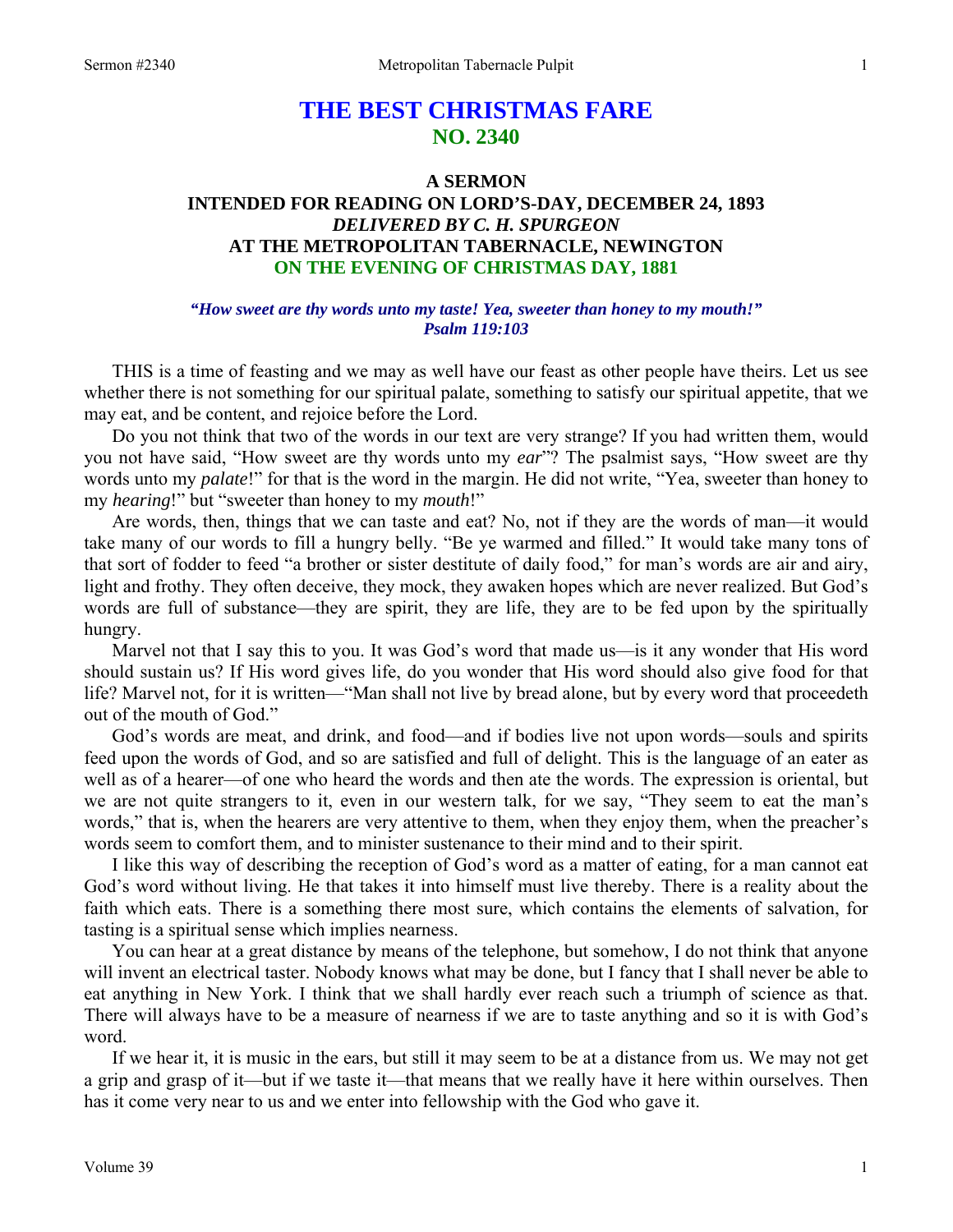This idea of tasting God's word contains the thought of receptiveness. A man may hear a thing, and as we say, it goes in one ear and out at the other, and so it does often, but that which a man gets into his mouth till he tastes it, and it is sweet to his palate, well, he has truly received that. If it is sweet to him, he will not do as they who have something lukewarm, which is objectionable, which they cast away out of their mouth. But when he finds it palatable, the sweetness will make him keep it where it is till he swallows it down into his inward parts. So I love this thought of tasting God's word because it implies nearness, an actual reception, and a veritable holding-fast of that which is so appreciated by the taste.

Tasting is also a personal matter. "Friends, Romans, countrymen," said Mark Anthony, in his oration over the body of Caesar, "lend me your ears." And they go to be lent and numbers of people hear for others. But tasting, surely, is a personal business—there is no possibility of my eating for you. If you choose to starve yourself by a long fast of fifty days, so you must. If I were to sit down and industriously attempt to eat your portion of food, and my own, too, it would not help you in the least.

You must eat for yourselves and there is no knowing the value of God's word till you eat it for yourself. You must personally believe it, personally trust to it, personally receive it into your innermost spirit, or else you cannot know anything about its power to bless and to sustain. I do pray, dear friends, that we may every one of us, tonight, understand what the psalmist meant when he spoke of tasting God's words and of finding them sweeter than honey to his mouth.

**I.** First, tonight, I call your attention to AN EXCLAMATION.

The text contains two notes of exclamation or admiration—"How sweet are thy words unto my taste! Yea, sweeter than honey to my mouth!" I cannot throw the notes of admiration and exclamation into my speech, as I would like to do, but this verse is evidently the utterance of one who is somewhat surprised and amazed, one who has a thought which he cannot adequately express. The thought is also one that gives much delight to the writer, for he exclaims, "How sweet are thy words unto my taste! Yea, sweeter than honey to my mouth!"

Now, I believe that it is a matter of wonder to many to find *the Gospel so sweet when the soul first tastes it*. Until I believed in Christ, I could not have imagined that a man was capable of so much delight as I then experienced. When I first looked to Christ and was lightened, the ease I felt when my burden rolled from off my shoulders quite astonished me. It seemed to me as if a man could never know such rest as I then enjoyed.

When I beheld my sin all put away through Christ's atoning blood, and knew myself to be "accepted in the beloved," I could have said, with the queen of Sheba, "Behold, the half was not told me." I had heard my father and other Christian men say that blessed are the people who trust in the Lord, but I never thought there really was such blessedness as I found. I fancied that they would decoy me with some sweet declarations of what, after all, might be very commonplace, but I did not find it to be so.

And I am here to bear my witness that when I believed God's promise, I was so amazed and overpowered with joy that, even now, I cannot tell you the delight I felt, ay, and still do feel, in the word of a faithful God to all who trust in Jesus Christ, His Son.

This, then, may be the exclamation of a soul tasting the Gospel for the first time, but it may also be the exclamation of a *soul cheered by still tasting the Gospel—*"How sweet are thy words unto my taste!" "I have known the Lord," says one, "these forty years." Another says, "I have known Christ these thirty years, but He is as precious to me as ever He was, His word is as fresh and novel as if I had never heard it, before and His promise comes to my soul with as much of life and power as if He had only spoken it yesterday and I had never heard it till this moment."

Are you not surprised, sometimes, you who are getting into middle life, or even verging on old age, to find how sweet God's word still is to you? And if, perhaps, you have been away from the house of God traveling in foreign lands, or you have been laid aside by sickness, or if, perchance, you are a preacher and do not often hear a sermon, is it not a very delightful thing to sit in your pew, and when you are hearing the Gospel, to say, "Oh, it is sweet! It is coming home to me now"?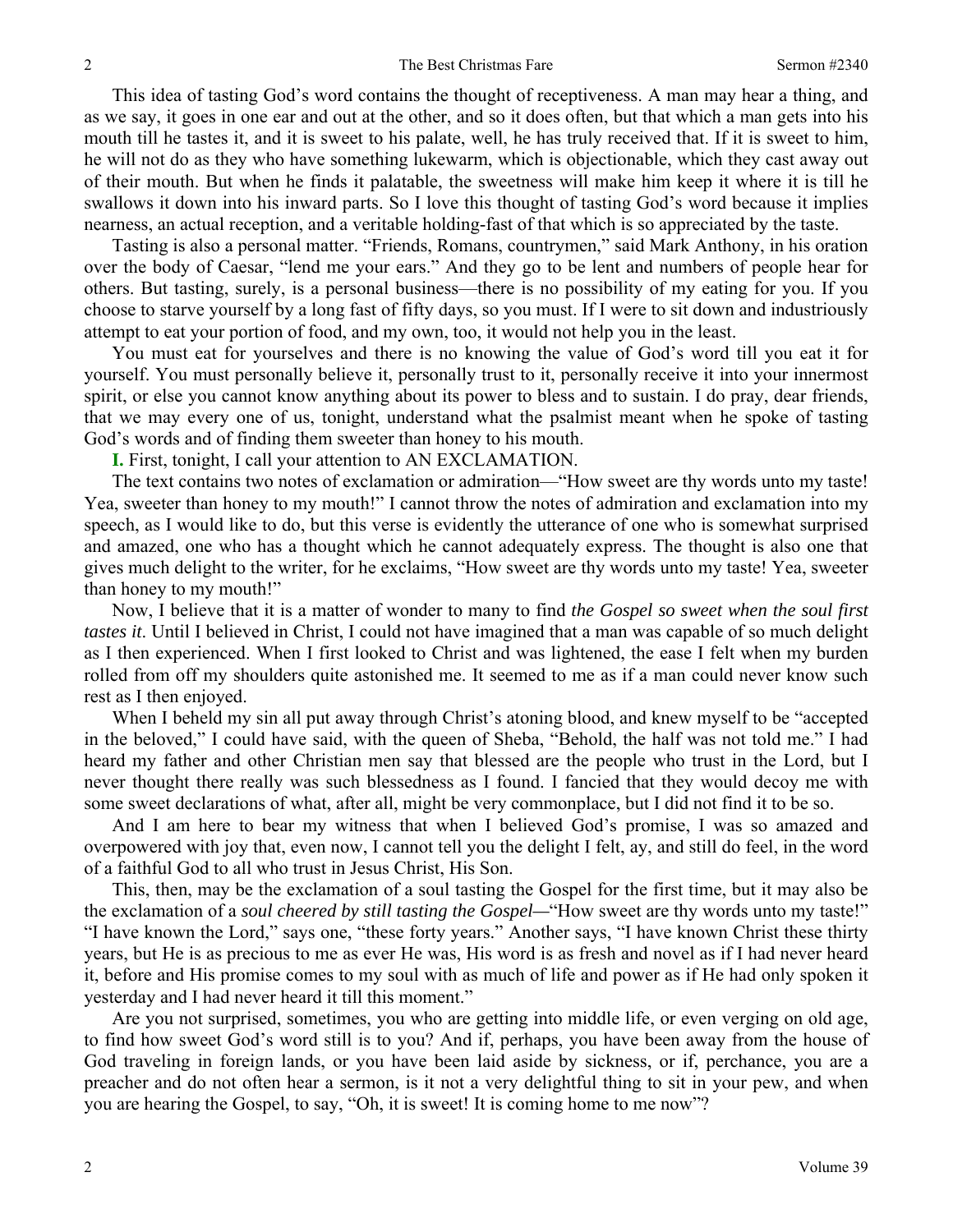I heard a sermon some years ago—I do not often get the opportunity of hearing—and when my tears began to flow under a simple statement of the Gospel, I said to my self "Yes, I am not a mere dealer in it, who hands it out to others, for I relish the flavor of it myself." Why, I have had to stand here, sometimes, like the butchers at Christmas time, cutting and chopping off joints of meat for you all, and I have not had even a snack myself all the while.

But when I get the opportunity of sitting down at the table and listening, it may be, to a poor, humble preacher talking about Christ, I seem to set my knife and fork to work and I say, "Yes, that is just the very food for me, give me some more of it. My soul can feed upon such fare as that." And I have felt glad, with an inward and unspeakable delight, to find how sweet it was to my taste—"Yea, sweeter than honey to my mouth!" Rejoice, dear friends, if you find it so.

I reckon that this language of exclamation and admiration will also come from *the most advanced saint, increasing in knowledge of the Gospel—*the believer who has studied the Word of God most earnestly and who has had the deepest experience in it. Other books are soon done with, but the Bible is never fully understood.

I think that most readers will tell you that, the more they read, the fewer books become. Whereas, to the young, there is a whole library yet to go through. The man who has been a diligent and careful reader all his life finds only some few books that he now cares to read. He knows the rest—he could write the most of them—perhaps, could write them better than they are written. Now he keeps on striking out this one from the list and that other, for he has gone beyond them—and the book which charmed him when he was young ceases to have any value to him when he gets beyond it in his riper years. He has seen through its mistakes and now he yearns for something more accurate.

But it is never so with the words of God. It is never so with *the* Word of God, the Incarnate Word, the Christ. The more you know of Him, the more you wish to know. And the more you taste of Him, the sweeter He becomes till in heaven, the sweetness will be far more intense than it is now—and Christ will be more precious and more delightful to us through the eternal ages than He is at this present moment.

I believe that, in glory, the saints will often lift up their hands and say, "How sweet are thy words unto my taste! Yea, sweeter than honey to my mouth!" When those words shall have been completely fulfilled, the very retrospect of the promise will charm our immortal spirits, till heaven shall become as a wood, like that of Jonathan, which dripped with honey—and every word that God spoke to us, when we were here below, shall come back to us with matchless sweetness as we remember it in the world to come.

**II.** But now, secondly, take the text not only with its two notes of admiration, but as A STATEMENT, a cool statement of matters of fact.

David is one who, when his heart boils with holy fervor, and his hand wields the pen of a ready writer, still writes accurately. He never speaks more than the truth even when he is most emphatic, so that I am sure that David means to tell us here that God's words were sweet to him.

First, *they were unutterably sweet.* "How sweet!" But he does not tell us how sweet they were. He says, "How sweet are thy words unto my taste!" as if he could not tell us what delightfulness he found in the teachings of God's word—it was unutterable. We can tell you, dear hearers, that God's words of promise are very, very sweet, but we can convey to you no sort of idea of how great that sweetness is.

Oh, taste for yourselves and see that the Lord is good! There is no describing the flavors of a royal banquet, there is no picturing to a man who has not the sense of smell the fragrance of a delicious perfume. And you must personally know the sweetness of the word of God, for to us it is positively unutterable.

This much, however, the psalmist does utter. He tells us that God's words are *surpassingly sweet*, for says he, "They are sweeter than honey." Honey is supposed to be the sweetest of all known substances. So David means that, if there is anything that can delight the heart of man, God's word could charm his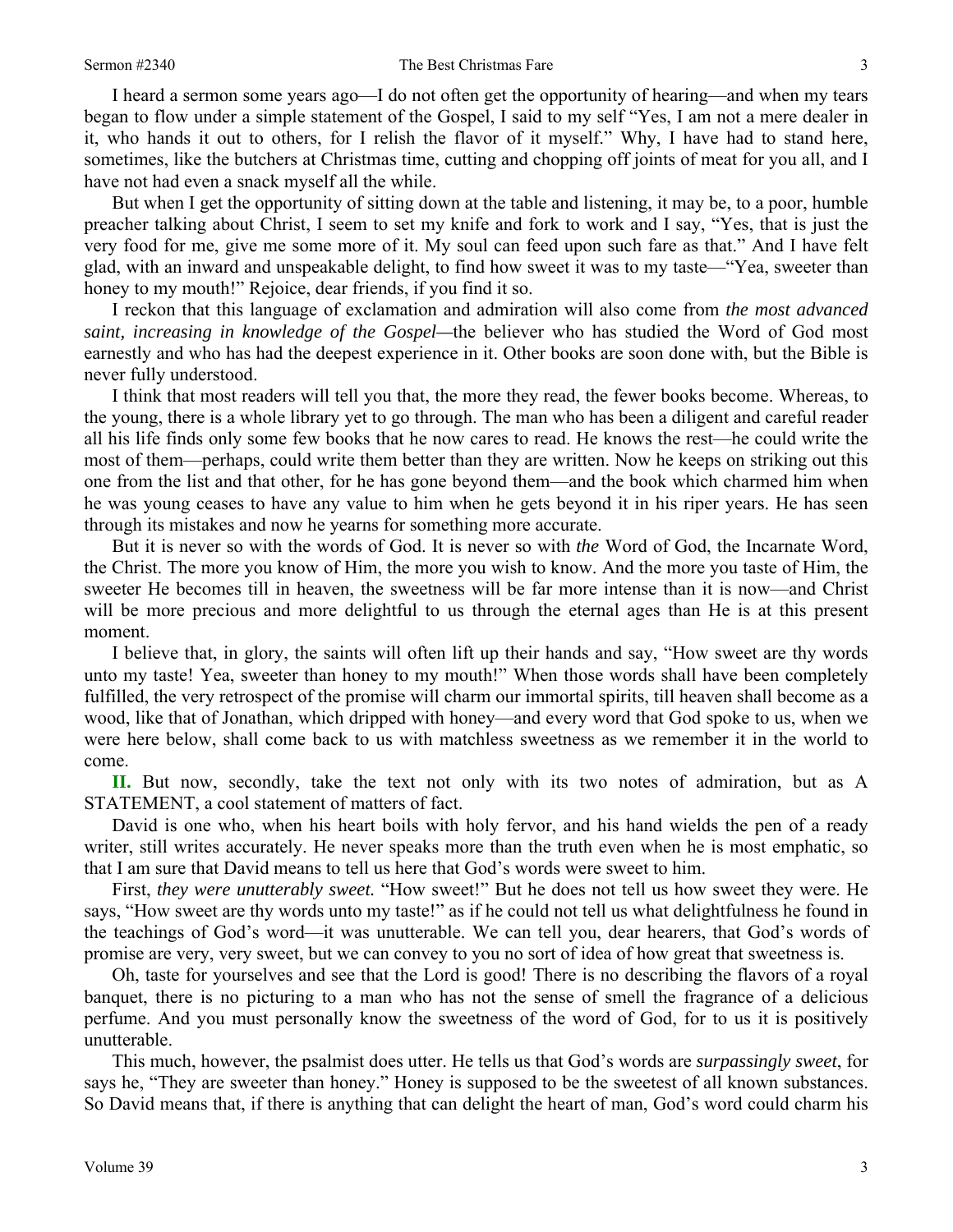heart better than that. David means that if there is anything that could cheer a man, God's word could comfort him better than any other consolation.

If there be joy, if there be peace, if there be rest, if there be bliss, to be found in anything else—all that, and more than that—can be found in a higher degree in the teachings of God's word and in the blessings of the covenant of grace. Sweeter than sweetness itself, sweeter than the sweetest thing that God Himself has made, is God's word which He has spoken. Oh, that we did but know how to taste it!

The psalmist also makes this statement, that *all God's words are thus unutterably sweet to him*. He does not say that they are so to all men, but he says, "How sweet are thy words unto *my* taste! Yea, sweeter than honey to *my* mouth!" He speaks thus of all God's words.

We know some people who love God's promises, but they do not care much about His precepts. If God speaks a word of grace, they like that. But if it is a word of command, they do not care about that. Oh, brothers and sisters, I hope we have a taste for every word that God has spoken! A man ought not to say, "I do not like a sermon from the Old Testament as much as I do a sermon from the New Testament." There must be no picking and choosing with God's word. It is virtually atheism when men begin to set one word of God over against another, for the man who dares to criticize God's revelation makes himself greater than God—and therein he has undeified the deity, and there is no God to him.

My God is such to me that if I know a word to be inspired by His Spirit, I value it beyond all conception. It is not for me to say, "This word of my Master is nothing compared with another word." All these words came from the same mouth, and coming from the same mouth, they are all equally true to me. And if not all alike rich in comfort, yet "all scripture is given by inspiration of God, and is profitable for doctrine, for reproof, for correction, for instruction in righteousness."

From one end of it to the other, it answers some divine purpose—and who am I that I should sit in judgment upon it? I pray you, brethren and sisters, value every word of God, and let no man lead you into the error of setting this one above the other, for if they are God's words, they are all precious—and you ought to count them so.

David seems to imply that *God's words were precious to him at all times*. They were sweet to him when he wrote the text—I cannot tell in what condition of body and mind he was at that time—but this I do know, lying upon the bed of sickness, racked with pain, many of God's saints have said, "How sweet are thy words unto my taste!"

And this also I do know that, lifted up with gratitude for the blessings of providence—health, wealth, friends—yet God's saints have found greater sweetness in His word than in all temporal things and they have still said, "How sweet are thy words unto my taste!" This is an abiding mark of a child of God, that God's words are sweet to him, ay, sometimes very sweet even when he is half afraid to partake of them!

"Oh," says he "would God they were mine. I want nothing sweeter than God's word, and even if I am a little fearful of appropriating it to myself, yet still it is very, very dear to me." If the name of Jesus is sweeter than honey to your taste, then be glad, for this is a mark of a child of God that never failed yet—and never will fail while the world stands.

**III.** Now, thirdly, look at the text again and you will see that it contains A REPETITION—"How sweet are thy words unto my taste!"

Well, that is all right, David—we understand you. "Yea, sweeter than honey to my mouth!" Why do you want to say that? Is not that saying the same thing twice? Yes, and intentionally so, because God's word is sweet to His people in many ways and many times over.

As I have already said to you, it is very sweet in its *reception.* When we first take it into our heart and feed upon it, it is very precious, but spiritually, men are something like ruminating animals—they have the power of feeding again, and again, and again—on that which they have once received. See how the cattle lie down and chew the cud. And it is when they chew the cud, I suppose, that they get the sweetness out of that which they have eaten.

And so, spiritually, when men have once received Christ, they get increasing sweetness out of Him by *meditation*. Having taken Him into their souls, they afterwards inwardly digest the precious word,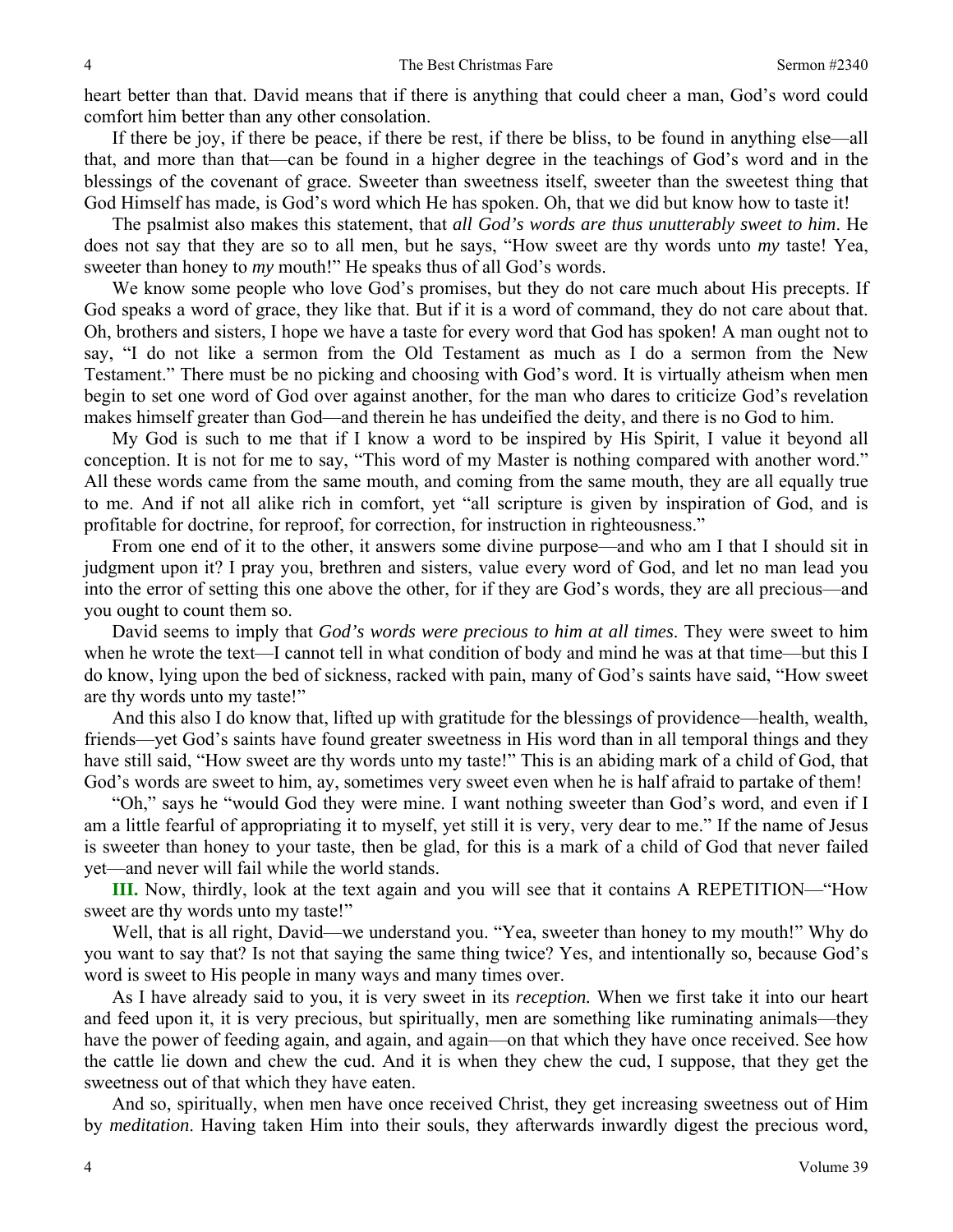and get the secret juice and latent sweetnesses out of the promises of God's most holy revelation and out of Jesus Christ Himself. It is thus that the psalmist first says, "How sweet are thy words unto my taste!" And then he rolls them around again in his mouth by meditation, and so he repeats himself as he says, "Yea, sweeter than honey to my mouth!"

But do you not think that the repetition in the text means something else, namely, that while, first of all, Christ's word is very sweet to our taste, there is another sweetness when we get it into our mouth not so much for our own eating as speaking of it to others? There is great sweetness about the *declaration* of God's words.

Some of you who love the Lord have never yet told anybody. You are secret Christians*—*you hide away behind pillar and post. Oh, but God's word is very sweet to you, you say, as you eat your morsel of bread in the corner! So it is, but you would have another and a greater sweetness if you would come out and avow that you love the Lord. I am sure you would.

In fact, there is many a child of God who never does enjoy the full sweetness of religion, because he has not had the courage to confess Christ before men. I wish that some of you halting ones, you who are much afraid and fearing, would obey the whole of the Gospel. You know the Gospel—"He that believeth and is baptized shall be saved." "With the heart man believeth unto righteousness; and with the mouth confession is made unto salvation."

Now, obey the whole of the Gospel and then you shall get the whole of its sweetness. But mayhap, there is some peculiar flavor in the word which you have never known as yet, because you have been disobedient children. Did you ever notice that saying of our Lord, "Come unto me, all ye that labour and are heavy laden, and I will give you rest"? Yes, you know all about that, you say. Christ says to you, "Come, unto me, and I will give you rest."

Now go a little farther—what is the next verse? "Take my yoke upon you, and learn of me; and ye shall find rest." Why, that is another rest! I thought you had rest—did not Jesus say that He would give you rest? Yet in the next verse He says, "Ye shall find rest." Yes, that is another rest, a still deeper one, which you find when you willingly take Christ's yoke upon you, and become His disciples, learning of Him. So I believe my text means just that. God's word is very sweet to the taste when you receive it by faith, but it has another, and a special and deeper sweetness when you bring it into your mouth and confess Christ before men.

And let me add to this that there is a very special sweetness about preaching Christ—in the public *proclamation* of His Word. It may be that some brother here has the gift of speech, but has never used it for his Master. Let me put in my witness here. God's Word has been unutterably sweet to my own heart, as I have believed it—it has been remarkably precious to me as I have confessed it as a Christian man but still there is a something, I cannot tell you what, of singular delight about the preaching of this Word.

Oh, sometimes, when I have prepared my sermon, it has been bitter in my belly, but it has been as honey in my mouth when I have preached it to the great congregation gathered here! If I might choose my destiny, and if I had even to stay out of heaven for the purpose, it would be heaven to me to be permitted to always be preaching Christ and the glories of His salvation. And I do not know that I should have any choice between that and heaven.

If I might be privileged to be, without ceasing, lauding and praising and extolling that dear Word of God—the Christ who was born at Bethlehem. If I might tell out to sinners everywhere that God is in him making reconciliation, nay, that He has made reconciliation for all who believe in Him, this might be heaven enough, at least for one poor heart, world without end.

"How sweet are thy words unto my taste! Yea, sweeter than honey to my mouth!" Try, brother, whether it will not sweeten your mouth if you begin to preach Christ. Perhaps you have been too quiet and too silent. Get up and speak for Jesus, and see whether the honey does not come into your mouth at once.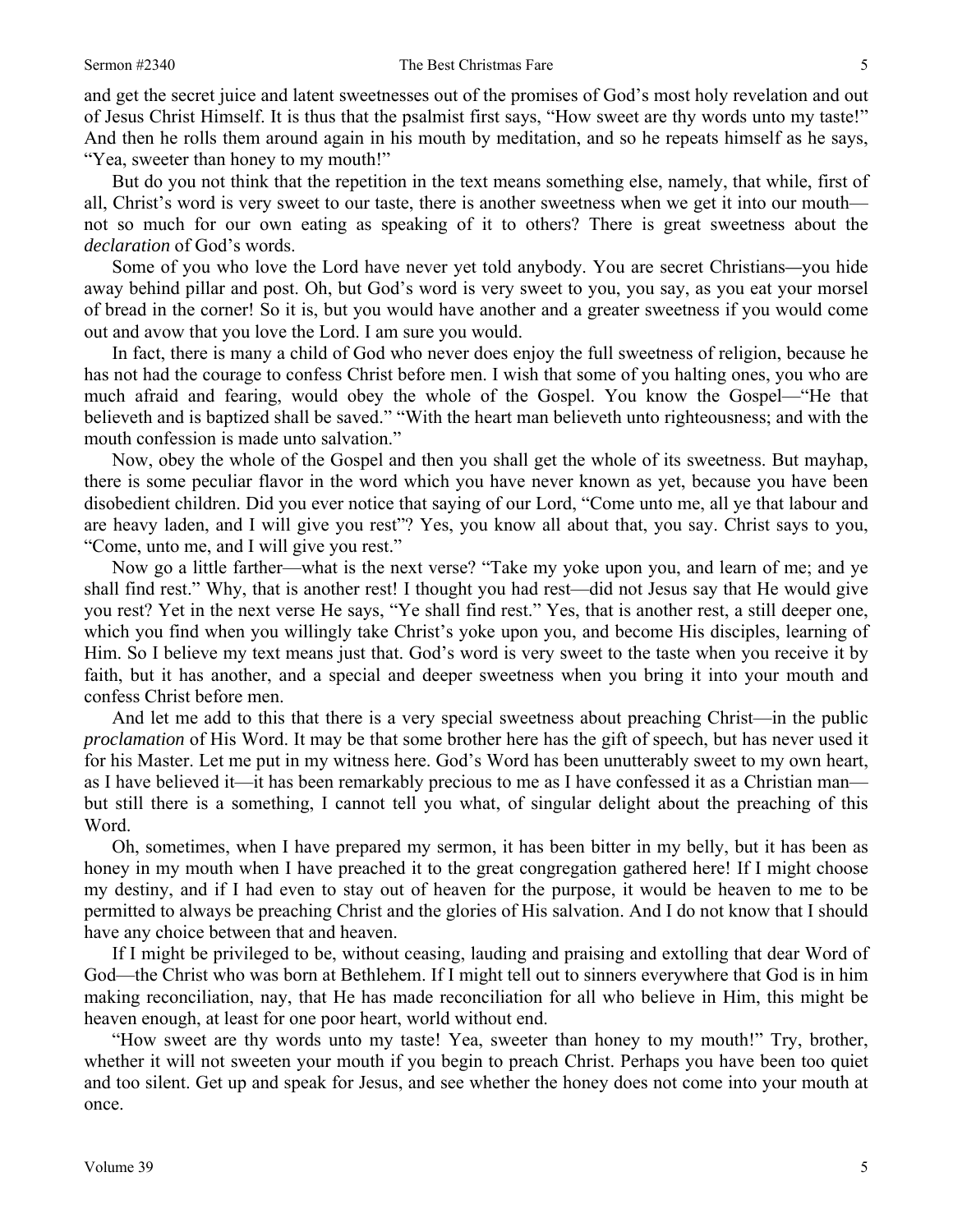In the olden times they pictured the orator with bees buzzing round his lips, storing up the honey that dropped from his sweet utterances. This may be but a fable concerning the human talker, but certainly it is true of the man who preaches Christ—that his lips drop honey, and the more he speaks of his dear Lord and Master, and the less he tries, with human eloquence, to magnify himself—the more of sacred sweetness shall there be in every word that he utters.

So I think I have accounted for the repetition, have I not? It is no repetition after all. At least, it is no tautology—it is only a right and necessary repetition.

**IV.** And now I am going to wind up, in the fourth place, with AN EXAMINATION—the examination of everybody here present tonight. It is the close of the year and one may not object to a few personal inquiries at such a time.

The first and chief inquiry is this—Are God's words sweet to me? Is Christ Himself the Master-Word of God, the *Logos*, is He sweet to me? For, if not, what is the reason?

First, may it be that I have no taste? *Have I spiritual taste*? It would be a sad thing to be wholly without natural taste. I do know one such person, who has no taste at all. The poet Wordsworth was for years without the power of smell. His was a very remarkable case, with a mind so dainty, so delicate, so beautiful. Once upon a time, for a very short season, the power of smell came to him among the heather, and you know how every primrose by the river's brim had words for Wordsworth, and did talk with him—and when the sweet perfume came from the dear May flowers, the poet was quite enraptured, as if he had for a little while entered into heaven. But the power of smell soon went away and he was again unhappily bereft of it. The richest flower, the sweetest shrub, could be nothing to the man whose nostril was not sensitive to its perfume.

And what if that should be so with me spiritually? Perhaps, my dear hearer, you have heard all we have been saying about Christ and you have heard many rich and rare hymns about Him. But you never felt that there was any sweetness in Him. Then I beg you to inquire whether you may not be lacking in a sense which others have.

If a person were to say to me, "How lovely is that Italian sky! What a deep blue it has!" and if I turned my face that way and said, "I see nothing at all." If, when he pointed to the sea, or to the green fields, I looked in that direction, and saw nothing, what should I infer? Why, that he possessed a power called sight, which I did not possess! Of course, I might be foolish enough to say, "There is no blue sky. There is no such thing. There are no green fields. There is no ocean. There is no sun. I am sure there is not, for I never saw them."

One day I saw a man sitting at a table with his napkin under his chin, enjoying his dinner, and he overheard an observation that I made about a sinner, and he said, "I never had a spiritual sensation in my life and I do not believe that there is anything spiritual in this world." Now, if I had been standing near a sty and a pig had made that observation, I should not have contradicted him—and I did not contradict this man—for I thought that he spoke the truth. I believed that he had never experienced a spiritual sensation in his life.

And when some men say, "I perceive no sweetness in Christ, and therefore, there is none," I wish that they would draw another inference—"Therefore I have not that taste which would enable me to perceive His sweetness"—for that is the truth. A man who has never been born again is dead as to all spiritual things and he cannot hear, or see, or taste anything that is spiritual. He is not alive unto God as yet.

I put this solemn inquiry to everyone who says, "I see no beauty in Christ"—may it not be that you have no eyes? If you say, "I hear no music in His voice. In fact, I do not hear that voice," may it not be that your ears are sealed? And if you say, "I taste no sweetness in the Word of God or the Christ of God," may it not be that you are still dead in trespasses and sins? If so, may God quicken you in His infinite mercy!

Still, there is another answer to the question which I beg to put by way of examination. If the Word of God is not very sweet to me, *have I an appetite*? Solomon says, "The full soul loatheth an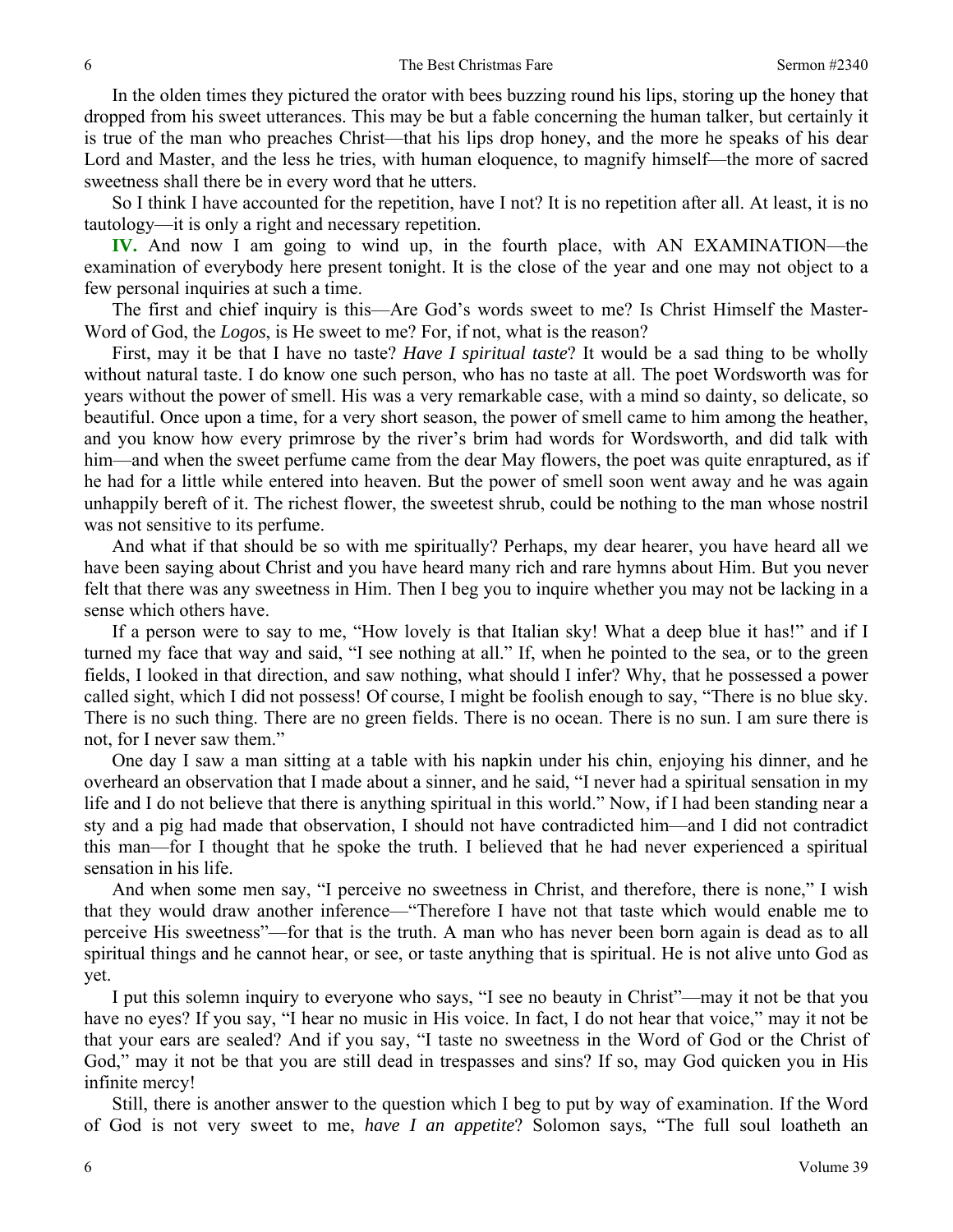honeycomb, but to the hungry soul every bitter thing is sweet." Ah, when a soul is full of itself, and of the world, and of the pleasures of sin, I do not wonder that it sees no sweetness in Christ, for it has no appetite!

Oh, but when a soul is emptied, when a soul hungers and thirsts after God, when it is conscious of its wants and miseries, as I hope some here present are, then is Christ sweet indeed! O hungry ones, take Him into your souls, suck down His precious word! Christ has come on purpose to feed hungry spirits. If you want Him, you may have Him—and the more you want Him, the more free He is to you—and the more freely may you partake of Him. He is just such a Christ as you want. May God make you ravenous after Him—so ravenous that you may never rest till you have received Him as altogether your own!

Yet still there is another answer. If I do not taste sweetness in Christ, *am I in health*? When a man is ill, his soul "abhorreth all manner of meat." Nothing tastes nice to a man whose palate is out of order through sickness. Now, does it happen, tonight, that some of you do not feel any joy in Christ? Then you are ill, brother. Put out your tongue, let us look at it. Ah, it has got furred up with the world, I am sure!

Something ails you if Christ is not sweet. Sometimes, you have sat in these pews, some of you, and you have heard Christ preached till you hardly knew how to keep your seats. You have been ready to stand up and clap your hands to the praise of His dear name—but now you do not feel anything at all. You can almost go to sleep, if you do not actually slumber.

The preacher is quite willing to share the blame with you, for he is not all he ought to be. But he does not mean to take all the blame of it, for as far as he knows how, he preaches the same Savior now as ever, and tries to preach Him with as much earnestness as ever. May it not be possible, brother or sister, that you are not quite right spiritually, that you are getting ill, that your heart is growing feeble? Go home and pray the Lord to set you right. Oh, that He would cleanse you, and purify you, make you yet to be strong and vigorous—and then this would be one of the first tokens of it—that Christ would once more become inexpressibly sweet to you!

I must also get you to ask yourself this question—*Have I savored the world or sin*? People sometimes lose their appetite for sweetness by eating something sour. You may have had one flavor in your mouth, but when you have eaten something with a different flavor, you cannot taste the first. If a man gets fond of the leeks, and the garlic, and the onions of Egypt—strong things those—if he once gets the savor of them into his mouth, he is not likely to have any very dainty tooth for the precious things of God.

Spiritual flavors have need of great spirituality to enjoy them, I know not what other word to use. They need that the palate be kept clean, for otherwise, if the world is sweet to us, if sin has any hold upon us—to that extent and degree shall we be incapable of appreciating the sweet things of God.

This is my last question—*Have I habituated myself to this food*? All earthly sweetness cloys—he who eats honey for a long while will care no more for honey. But it is very different with the Christ of God. The sweetness of Christ is not fully known except to those who have known Him long, who by reason of constant use have had their senses fully exercised. There is none so greedy after Christ as the man who has had most of Him.

Paul had been a believer at least fifteen years and yet he said this was his ambition, "That I may know him." Had he not known Christ before? Yes, but the more he knew Him, the more he longed to know Him. Come, brother, if you do not taste the sweetness of Christ tonight in the preaching of the word, surely it must be because you have not of late been feeding upon Him. Make haste and come along—and let your soul be filled with Him, even from this glad hour.

I have done when I have reminded those here present who see no sweetness in the words of God, that there is a time coming when they will be compelled to hear the word of God in a very different way from that in which they hear it tonight. One of the first works of the resurrection will be the creation of the ear. I do not know by what process we shall be raised from the dead, except that the Lord Jesus said this, "The hour is coming in which all that are in the graves shall hear his voice and shall come forth; they that have done good, unto the resurrection of life; and they that have done evil, unto the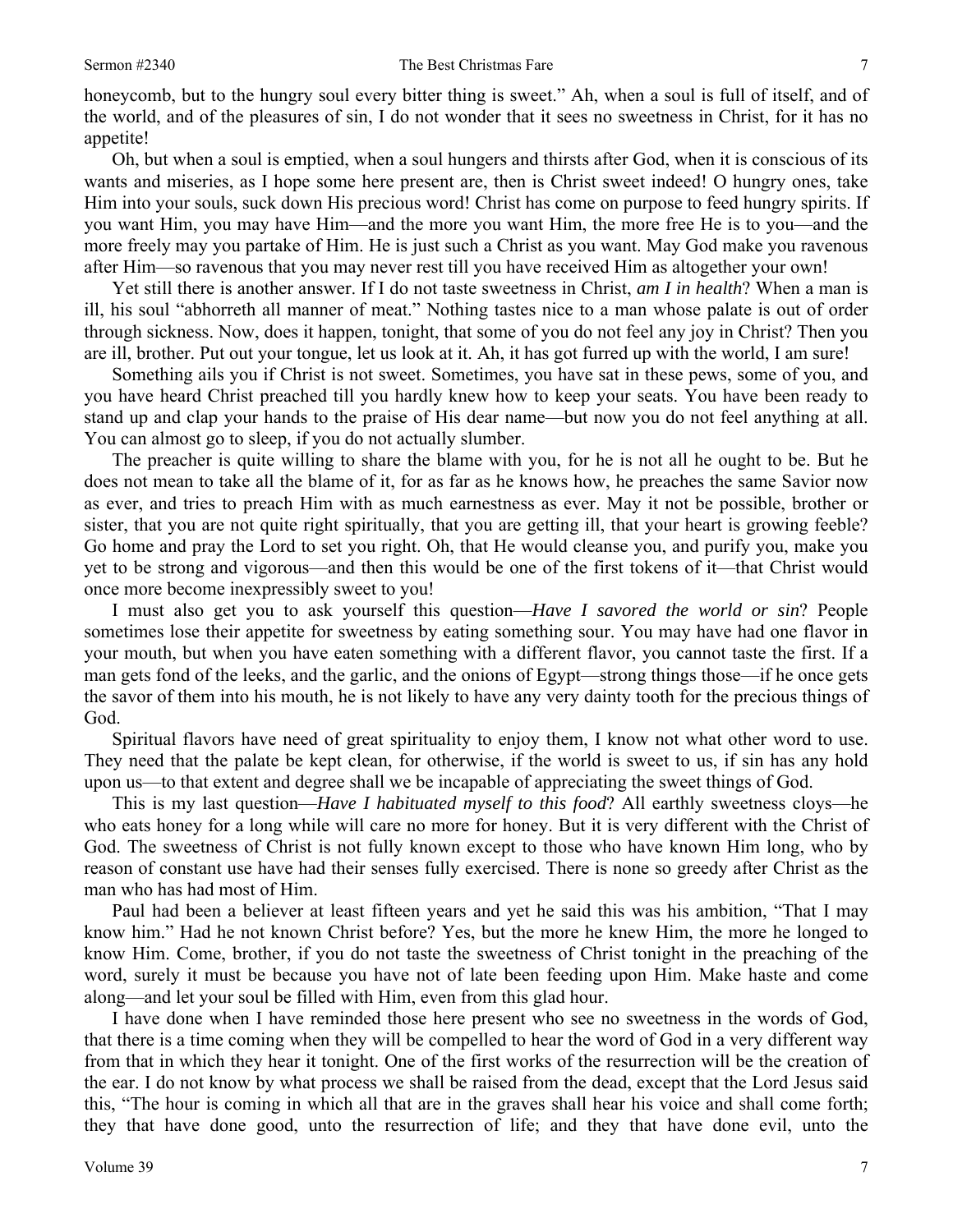resurrection of damnation." When the voice of the Son of God shall strike upon that ear of yours, what a sensation it will cause! God has spoken to you now by the voice of one like yourself and He has spoken according to the printed page—and you have chosen not to hear it.

But when, in that last day, He shall speak by the angel's trumpet and by the voice of His Son, you will be obliged to hear, and rising from your grave, bursting your cerements, you must obey, and you must stand—willing or unwilling—before that last dread tribunal, to answer for every deed done in the body, for every idle word that you have spoken, ay, and for every thought that you have imagined against the Most High God!

It may be a thousand years before that will happen, it may be ten thousand years, I cannot tell, but it will happen in God's time—and that space between will be but as the twinkling of an eye—and there will you be before the face of the great Judge and you will not be able to say with David, "How sweet are thy words unto my taste!" but you will cry out, in the agony of your spirit, "Oh, the gall and wormwood!"

Oh, the fire that shall burn into your very soul when God shall say, "Because I have called, and ye refused; I have stretched out my hand, and no man regarded; but you have set at nought all my counsel, and would none of my reproof: I also will laugh at your calamity; I will mock when your fear cometh." "Depart from me ye cursed, into everlasting fire, prepared for the devil and his angels."

God grant that you may not be bidden so to depart. And that you may not, I pray you to now to listen to the voice of God, which bids you trust Jesus and live! I can only speak with these poor feeble lips and there is no power in anything that I can say—but God the Holy Ghost can speak with irresistible might to your hearts and constrain you to taste of Christ tonight by hearing the word of God in your very soul.

I pray that He may do it, for His dear name's sake! Amen and Amen

#### **EXPOSITION BY C. H. SPURGEON**

#### *PSALM 119:89-112*

#### **89***. For ever, O LORD, thy word is settled in heaven.*

Other things come, and go, and change, moons wax and wane, tides ebb and flow, everything earthly is changeable; but "Thy word is settled—settled in heaven," with the eternal settlements. No truth of it can fail, no promise of it can be broken. What a joy this is to our hearts tonight! There is something sure, after all, "For ever, O LORD, thy word is settled in heaven."

#### **90***. Thy faithfulness is unto all generations: thou hast established the earth, and it abideth.*

That is, God has spoken to nature, and that word has established the earth, and made it to stand securely.

**91***. They continue this day according to thine ordinances: for all are thy servants.*

It was God's word that made the sun, and the moon, and the stars, and it is God's word that bids creation still exist. And that is the almighty word upon which you and I are resting, if we are truly trusting in the living God.

> *"His very word of grace is strong As that which built the skies; The voice that rolls the stars along Speaks all the promises."*

**92***. Unless thy law had been my delights, I should then have perished in mine affliction.*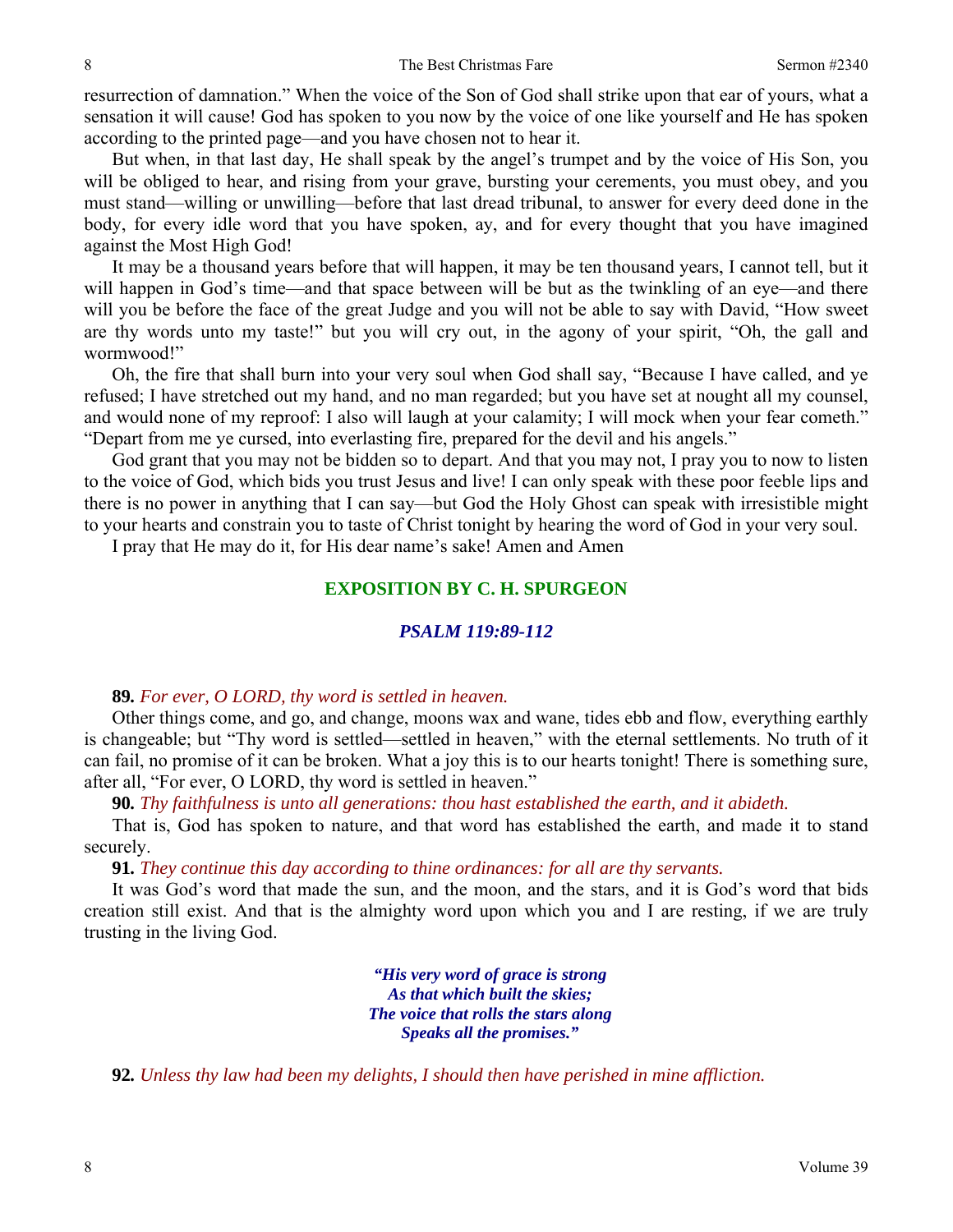Let us remember how God's Word has kept some of us alive when we had nothing else to live upon. Hope would have quite failed, and we should have been driven to despair, if it had not been for the precious, priceless Word of God.

**93***. I will never forget thy precepts: for with them thou hast quickened me.*

Nothing sharpens the memory like having been quickened. If we have been at death's door, and the Word of God has brought us renewed life, we shall never forget it.

**94***-***96***. I am thine, save me; for I have sought thy precepts. The wicked have waited for me to destroy me: but I will consider thy testimonies. I have seen an end of all perfection:*

No matter who it is that boasts of being perfect, "I have seen an end of all perfection."

**96***. But thy commandment —*

There lies the perfection—

**96***. Is exceeding broad.*

Covering the whole life, covering the thoughts, the intents, the desires of the inner and secret nature.

**97***-***98***. O how love I thy law! it is my meditation all the day. Thou through thy commandments hast made me wiser than mine enemies: for they are ever with me.*

If we have God's law always with us, we shall be wiser than the most crafty of our enemies, for after all, there is nothing that puzzles and baffles cunning men like simple honesty. Do that which is right and you will cut through the nets in which men would entangle you. They cannot trip you up if your feet are settled in God's ways.

**99***-***100***. I have more understanding than all my teachers: for thy testimonies are my meditation. I understand more than the ancients, because I keep thy precepts.*

There is more wisdom in obeying God than in all the ethics of heathen philosophers. It matters not whence they take their precepts and maxims, there is no wisdom like yielding one's heart to God.

**101***-***104***. I have refrained my feet from every evil way, that I might keep thy word. I have not departed from thy judgments: for thou hast taught me. How sweet are thy words unto my taste! yea, sweeter than honey to my mouth! Through thy precepts I get understanding: therefore I hate every false way.*

The man who cannot hate does not love, but he who loves that which is right, is by no means indifferent to the wrong and to the false. He hates it, and the more intensely he loves God, and loves right, the more intensely does be hate every false way. Especially does he hate it in himself. Oh, to be delivered altogether from every trace of falsehood!

**105***. Thy word is a lamp unto my feet, and a light unto my path.*

It shows me the way. It cheers me in the way. It reveals to me the difficulties of the way.

**106***-***107***. I have sworn, and I will perform it, that I will keep thy righteous judgments. I am afflicted very much: quicken me, O LORD, according unto thy word.*

Are any of you afflicted tonight? I commend this prayer to your use. One would have expected that David would have prayed, "I am afflicted very much: comfort me, O Lord." Or, "Relieve me, O Lord." Instead of praying so, he cries, "Quicken me, O LORD," and he did well. Let us imitate him, for if we get more spiritual light and life, we shall, by that means, get more comfort, and the trouble from which we are suffering will soon cease to vex our spirit.

**108***-***112***. Accept, I beseech thee, the freewill offerings of my mouth, O LORD, and teach me thy judgments. My soul is continually in my hand: yet do I not forget thy law. The wicked have laid a snare for me: yet I erred not from thy precepts. Thy testimonies have I taken as an heritage for ever: for they are the rejoicing of my heart. I have inclined mine heart to perform thy statutes alway, even unto the end.*

Oh, that every one of us might be able to make this declaration of the psalmist our own! God grant it, for Christ's sake! Amen.